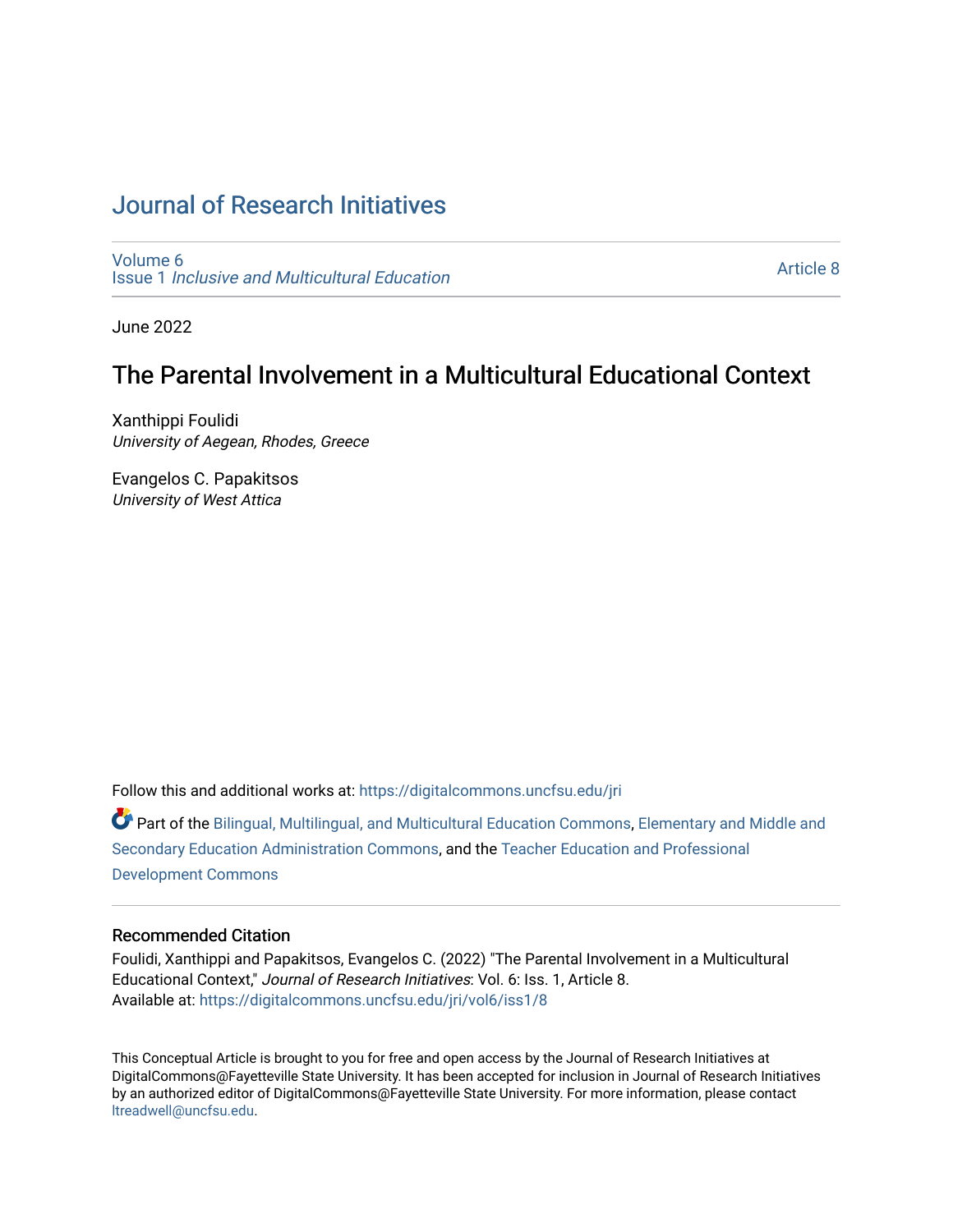## The Parental Involvement in a Multicultural Educational Context

## Keywords

parental involvement, cultural minorities, school success, school performance, cultural differences, intercultural education, intercultural awareness

## Cover Page Footnote

The authors would like to thank the reviewers of this paper for their comments and suggestions.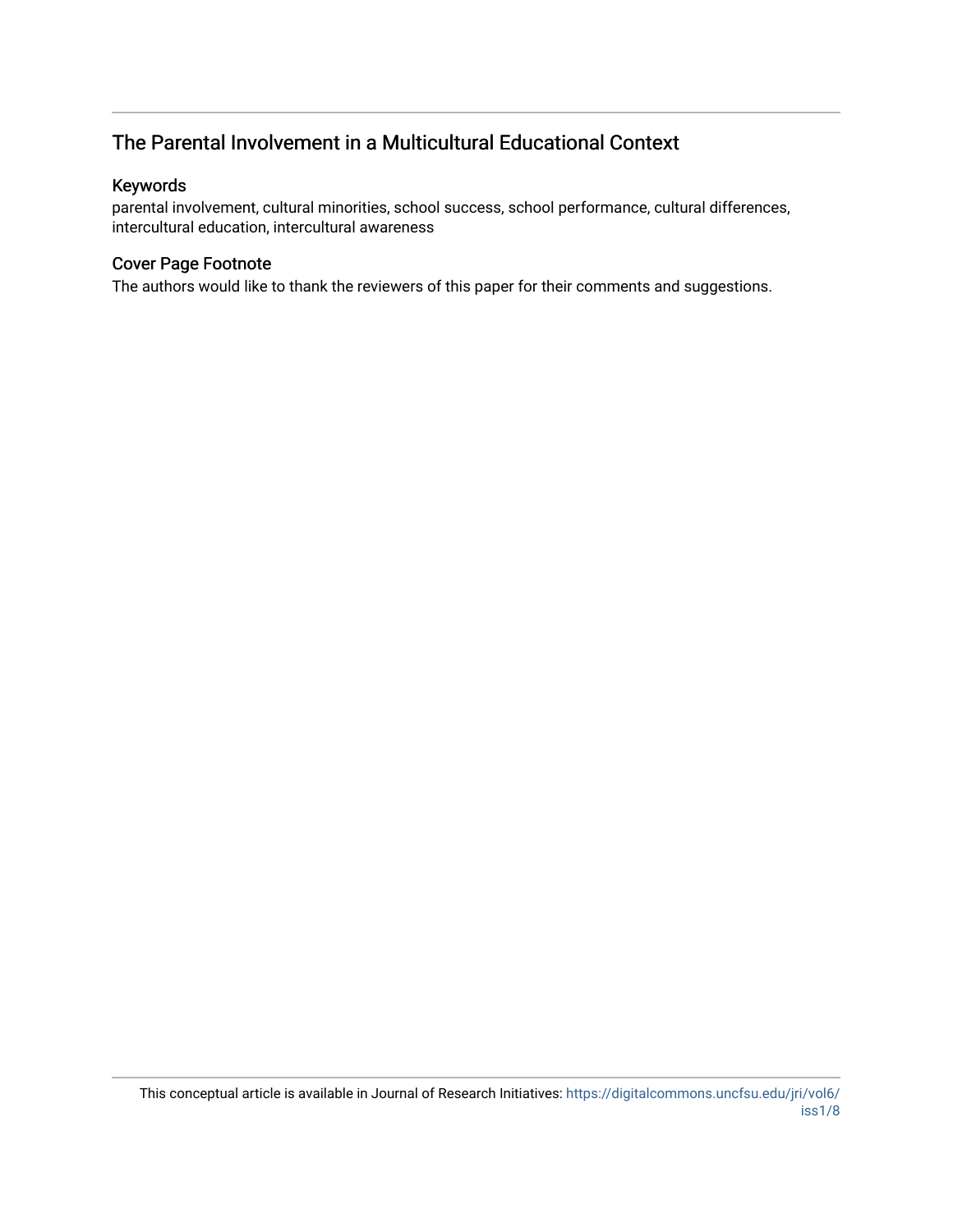

## **PARENTAL INVOLVEMENT IN A MULTICULTURAL EDUCATIONAL CONTEXT**

Dr. Xanthippi Foulidi, University of Aegean Dr. Evangelos C. Papakitsos, University of West Attica

## **Abstract**

This work focuses on parental involvement, which is considered a crucial element of school performance, especially in the case of students belonging to cultural minorities. It presents findings of modern notable research studies that examined the cultural dimensions of parental involvement in middle childhood. It also focuses on the issue that the mutual acceptance of the dominant and minority culture is a prerequisite for cooperation between family and school, to achieve the improvement of school performance. The work is structured in three sections, in the first, the term "parental involvement" is clarified and mainly cultural differences in parental involvement are recorded. In the second section, it is shown that the acceptance of the cultural difference is a prerequisite for the school's cooperation with families, whose achievement improves school performance. In the third section, the most common barriers to parental involvement of foreigners are discussed. Finally, the conclusion highlights the need to implement relevant effective interventions in schools, such as educating teachers on relevant topics, since their role is crucial.

#### Keywords:

parental involvement, cultural minorities, school success, school performance, cultural differences, intercultural education, intercultural awareness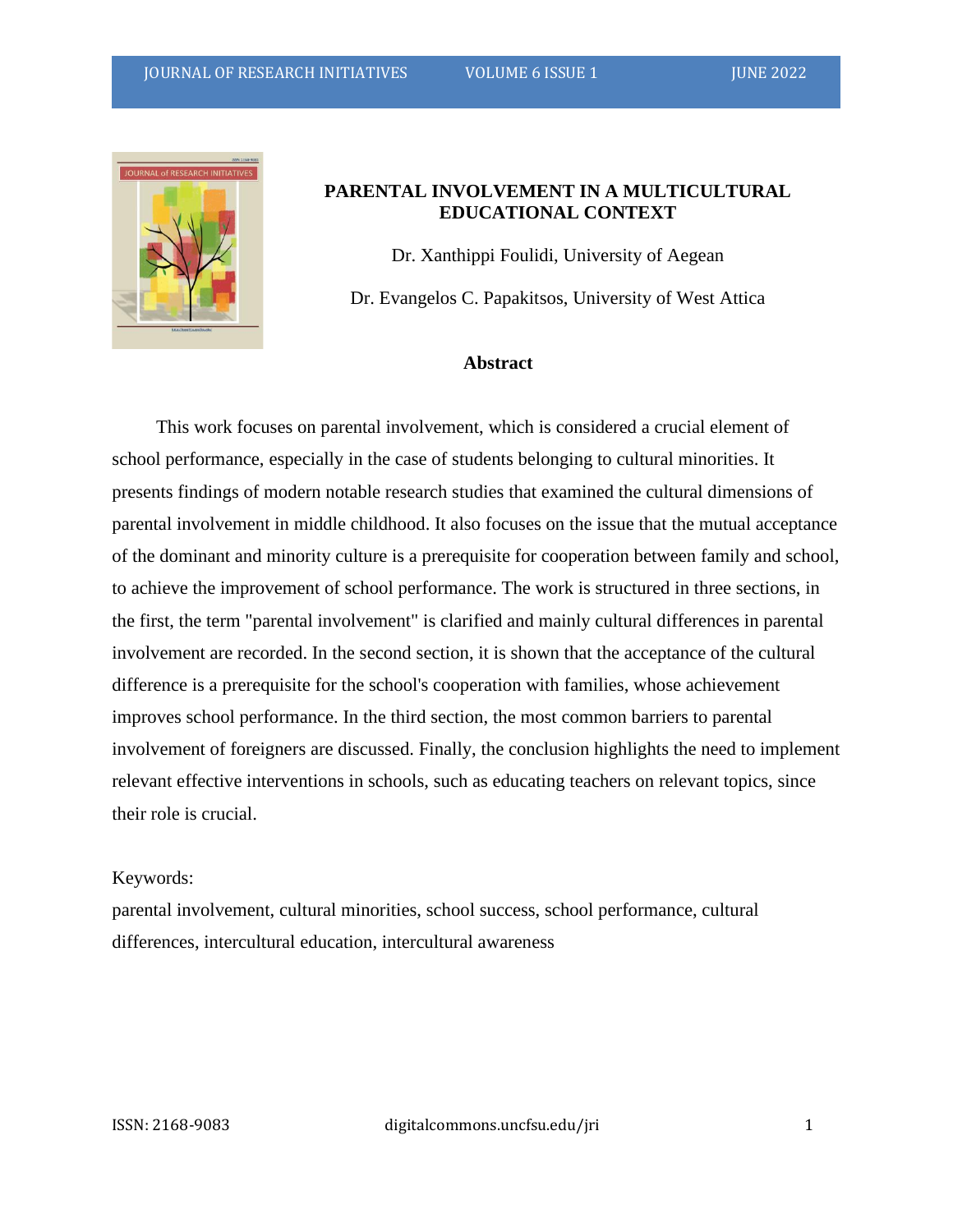#### **Introduction**

The term "parental involvement" (Chatzidaki, 2007, p. 133) describes the ways in which mainly the teaching staff finds and creates opportunities for parents to participate in their children's education, but also more broadly in their support at school (Bonia et al., 2008). It emphasizes personal parental responsibility for their children (Golby, 1993). This term is often associated with the term "parental participation". The last term refers to the general operating framework of schools and follows the systemic approach. This is a dynamic and multidimensional concept, since parents are not a homogeneous group, and do not participate in the same way in the educational process (Larocque et al., 2011).

The factors that affect the ways in which families participate are varied. They are mainly related to cultural characteristics and to their personal perceptions of education. Significant differences are observed in the involvement of parents with different cultural and linguistic characteristics, depending on their nationality, the culture of their country of origin, and their religion, as these determine their behavior and communication with the school. In every culture, the distance that is judged to be tolerable during communication is different, as well as other less obvious examples, such as meanings, smiles, whining, walking, shaking hands, gestures, and the distance from the person we communicate with (Spinthouraki et al., 1997). In this context, the example of Asian parents is indicative, that, when they are touched on the head, it is treated as an insult, while in Western culture, this is a sign of intimacy. The movement of the head from top to bottom, which means agreement in Western cultures, in Eastern cultures is interpreted otherwise. Finally, some distance between a parent and a teacher who communicate with each other is preferable to Americans and Northern Europeans, while Latin-Americans and residents of Central and Southern Europe accept a shorter distance during human communication (Spinthouraki et al., 1997).

Differences in parental involvement are also confirmed due to notable individual socioeconomic features including socioeconomic status, previous parental experience in schools, and school attendance. Foreign parents with high social status adopt a positive attitude and are willing to play an active role in the education of their children, as opposed to parents who have low socioeconomic status and a limited level of education. The latter, usually because of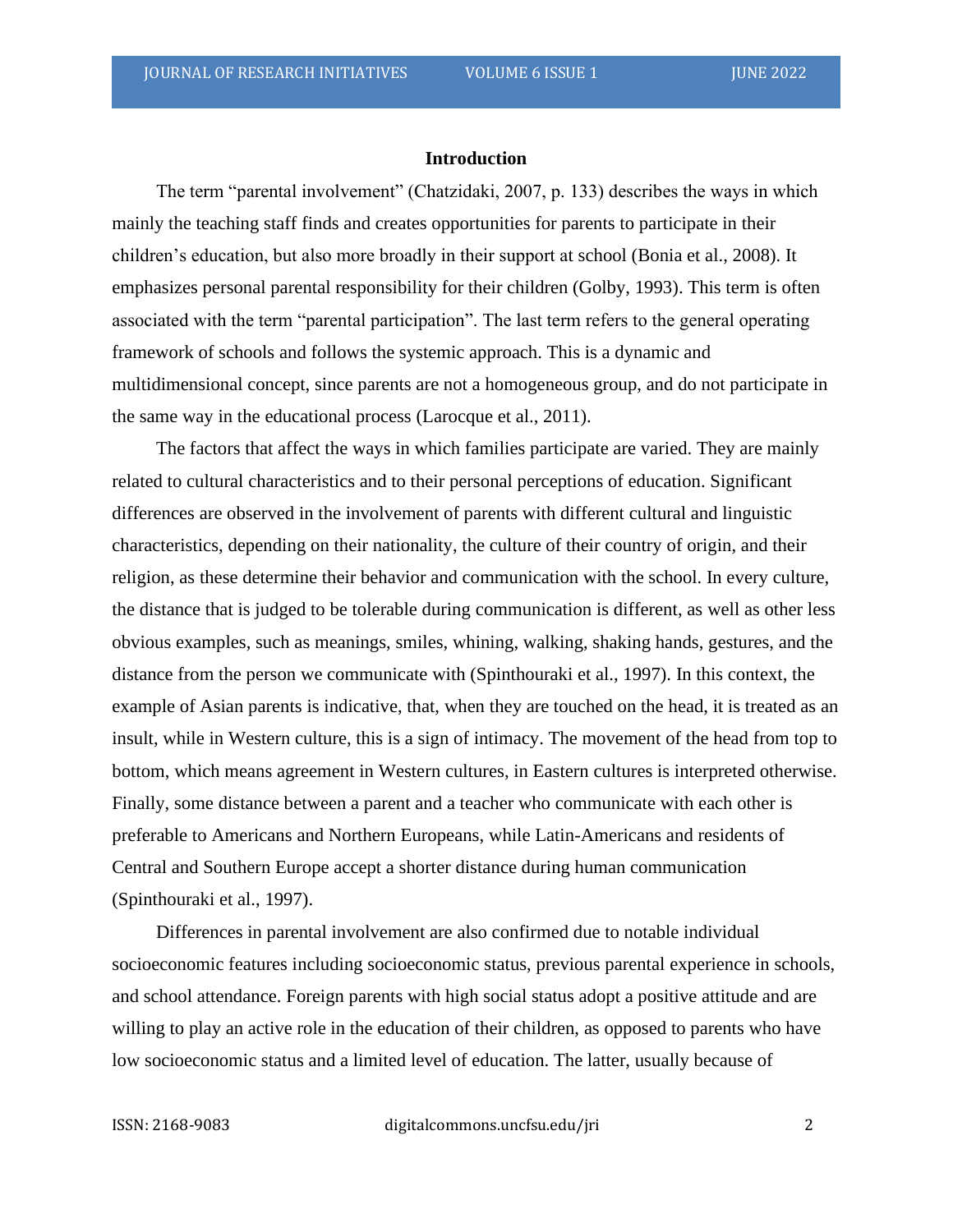ignorance or fear, do not feel comfortable with teachers of a higher education and find it difficult to understand the importance of the school process (Baker & Stevenson, 1986).

Due to the heterogeneity that characterizes foreign parents, the parental involvement is manifested in different ways. Sometimes it involves simply communicating with school about the curriculum and the performance of pupils, conducted through the physical presence of parents at school. Sometimes, it is manifested by providing support to enhance and assist the pupils' learning and development at home (Larocque et al., 2011). At the same time, it is also related to the parental supervision of the daily school activities of the children, and to the help parents offer in homework. Another form of parental involvement is the active participation in the parents' associations, involvement in leadership roles in school, and participation in the decision-making process, primarily in extracurricular activities and educational visits. Finally, parental involvement means providing voluntary assistance in the classroom, in the library, and in other activities beyond the curriculum, such as celebrations, charities, and similar cultural events (Gouvias & Foulidi, 2019).

The issue of parental involvement in a multicultural educational context has become crucial in the last seven years, specifically in Greece, due to the massive migration flows from countries of Asia and Africa. Families of different cultural characteristics have been accommodated in hosting premises for more than a year. During this time, refugee parents had been encouraged to let their children attend local schools, according to the Convention on the Rights of the Child, although neither the local educational communities nor the relevant infrastructures were initially prepared for such a challenge. Therefore, the training and awareness especially of teachers on issues of multicultural education is considered particularly important (Foulidi & Papakitsos, 2022).

#### **The mutual multicultural acceptance in educational context**

Modern international literature has shown that the mutual acceptance between the dominant local culture of hosting countries and the minority cultures of the refugees helps to achieve parental participation, which improves the school performance of children that belong to cultural or linguistic minorities. In this correlation, the low degree of parental involvement in families belonging to linguistic and cultural minorities is aptly pointed out, but also, they are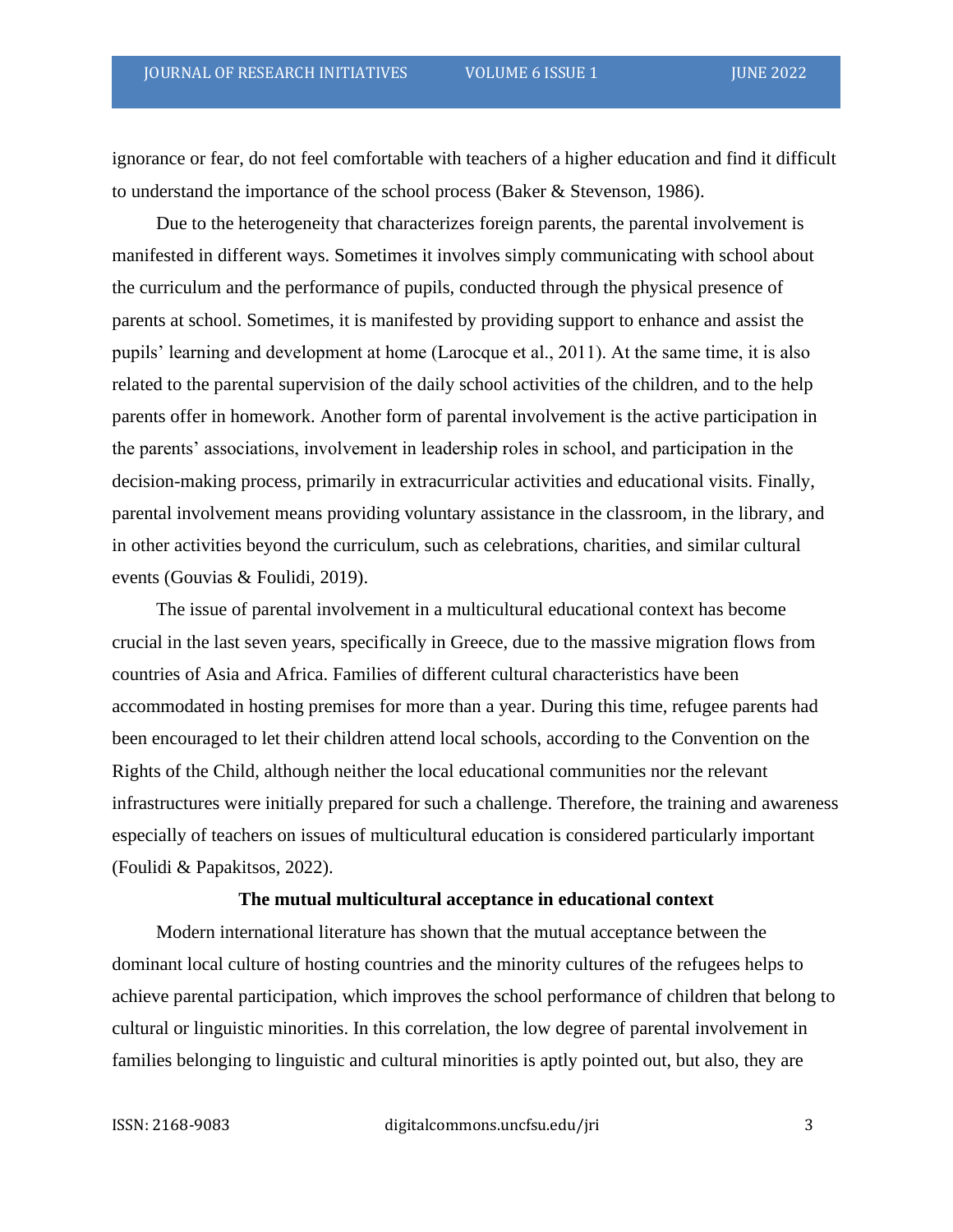blamed for each school that problem arisen, by the other members of the school community (Karafoti, 2014). Finally, the need for substantial cooperation between the school and family that the intercultural education model proposes is emphasized, inclusive of the recognition of the pupils' cultural capital, as it cultivates the sense of security and tranquility that pupils absolutely need, especially if they live in refugee conditions.

The mutual acceptance of the dominant and minority cultures, and respect for the particularity of others, are a precondition for intercultural understanding and intercultural communication (Papadopoulou, 2008). The culture of refugees is accepted as merely different, and at the same time the deconstruction of racial stereotypes which arbitrarily evaluate, reject, and degrade people is achieved. Intercultural competence and ability are promoted (Chen & Starosta, 2000), as well as intercultural readiness (Papachristos, 2010). This is how the "intercultural course" takes place, which leads to the cooperation of families with different cultural and linguistic characteristics, both at the micro-level of the classroom and at the middle level of the school (Nikolaou, 2006, p. 81).

In addition, research shows that the parental involvement in children's education is beneficial to both pupils and parents, as well as to teachers (Sohn & Wang, 2006). Particularly in the case of immigrants and refugees, this contribution is proven to:

- facilitate the processes of socialization and acquisition of children's social skills
- improve communication among all children
- cultivate self-confidence
- increase motivation and achievements in education
- foster the participation of parents, which has been shown to have positive benefits, especially in the case of refugee children with learning disabilities.

Initially, parents oppose the apathy that may arise due to the multiple problems faced by their children. This may significantly reduce the stress levels of education. Their participation plays an important role in the changes that are taking place in the lives of their children, namely, in their inclusion in the school system of the host country. They develop the attitudes and skills needed to help their children make this change. Their self-confidence is improved, selfawareness is increased, and they acquire a more positive image of their abilities. As a result, they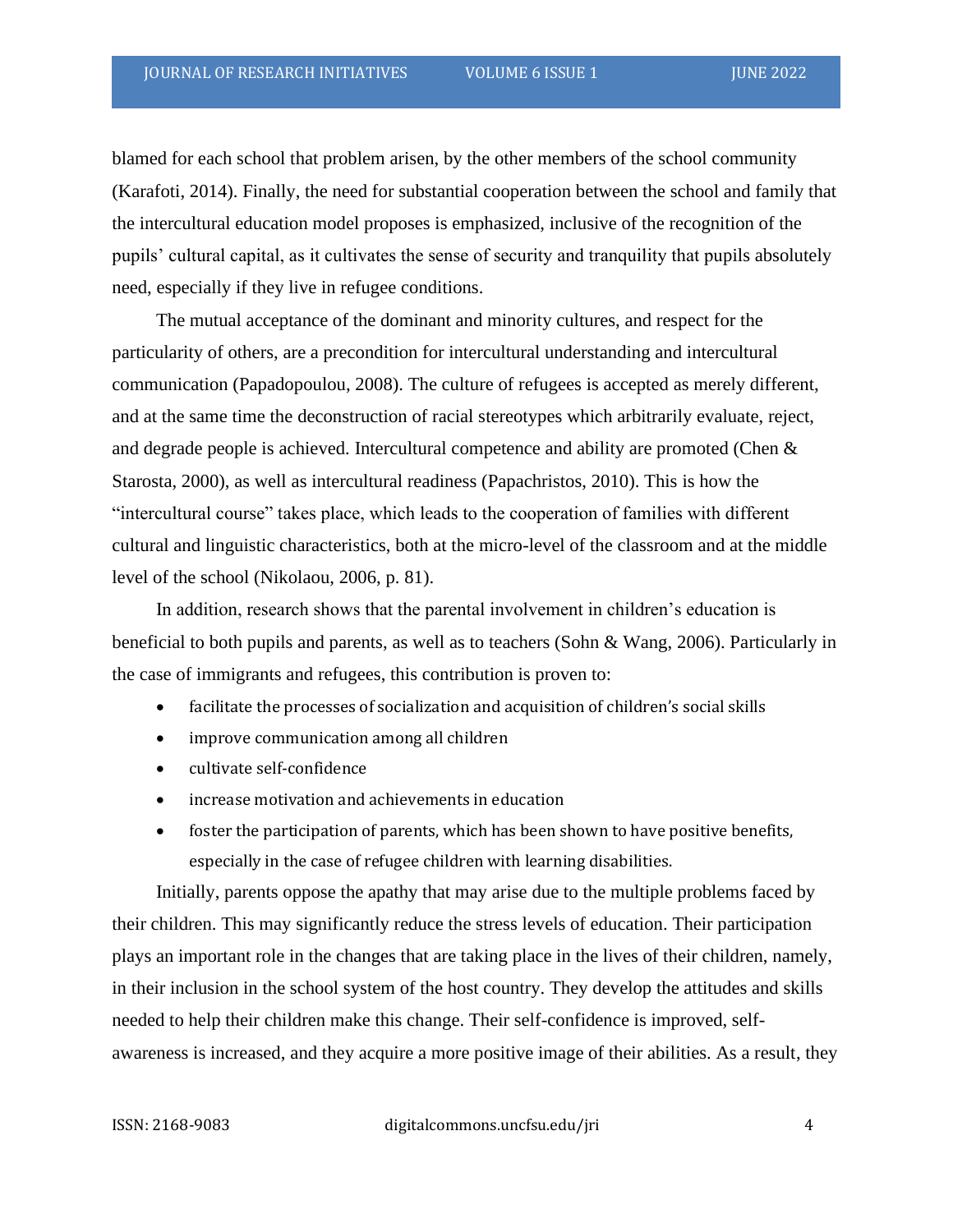understand that they can influence the education of their children. Thus, they develop all the required skills to substantially support their children.

From the children's point of view, the parental involvement has a positive effect on them in various ways, in improving school performance and achieving school success (Boethel, 2003; Tan & Goldberg, 2009). Indicatively, the research of Hill & Craft (2003) identifies positive results in the language development and socialization of children. Their parents' emotional support helps them to complete their activities and deal effectively with their daily difficulties. The related activation of parents also activates their children, even reducing school dropout.

Parental involvement is also important for preschool pupils. The research of Kontogianni & Oikonomidis (2014), in a sample of kindergarten teachers (in Greece), finds that kindergarten teachers have realized the benefits of parental involvement and, therefore, encourage parents to participate in group activities, such as the parents' association, and in other events.

The parental involvement has positive effects on teachers because it helps to facilitate their work. Parents gather the necessary information for teachers to understand the behavior of their pupils and, therefore, they understand student needs more effectively, to achieve teaching goals (Mylonakou-Keke, 2009).

#### **Obstacles to parental involvement**

The main obstacles to parental involvement come from the parents themselves. These obstacles are related to the multiple obligations of the parents and to their cultural characteristics. Their tiring, manual, long and low-paid work in extremely difficult conditions, the rolling schedule, the serious living problems, the many family obligations, and the lack of free time are considered obstacles to parental involvement as they make it extremely difficult for parents to participate in school activities (Nova-Kaltsouni, 2004). These obstacles are increased due to the ignorance of the language of the host country (Moles, 1993), the ignorance of its educational system (Delgado-Gaitan, 1990), the lack of parents' education (Damanakis, 2005), and negative personal experiences with education (Lopez, 2001).

These affects are confirmed by the research of Turney  $\&$  Kao (2009), which is focused on a representative sample of children attending kindergarten from 1998 to 1999. They have found that most of the obstacles they faced were related to language ignorance within the local culture,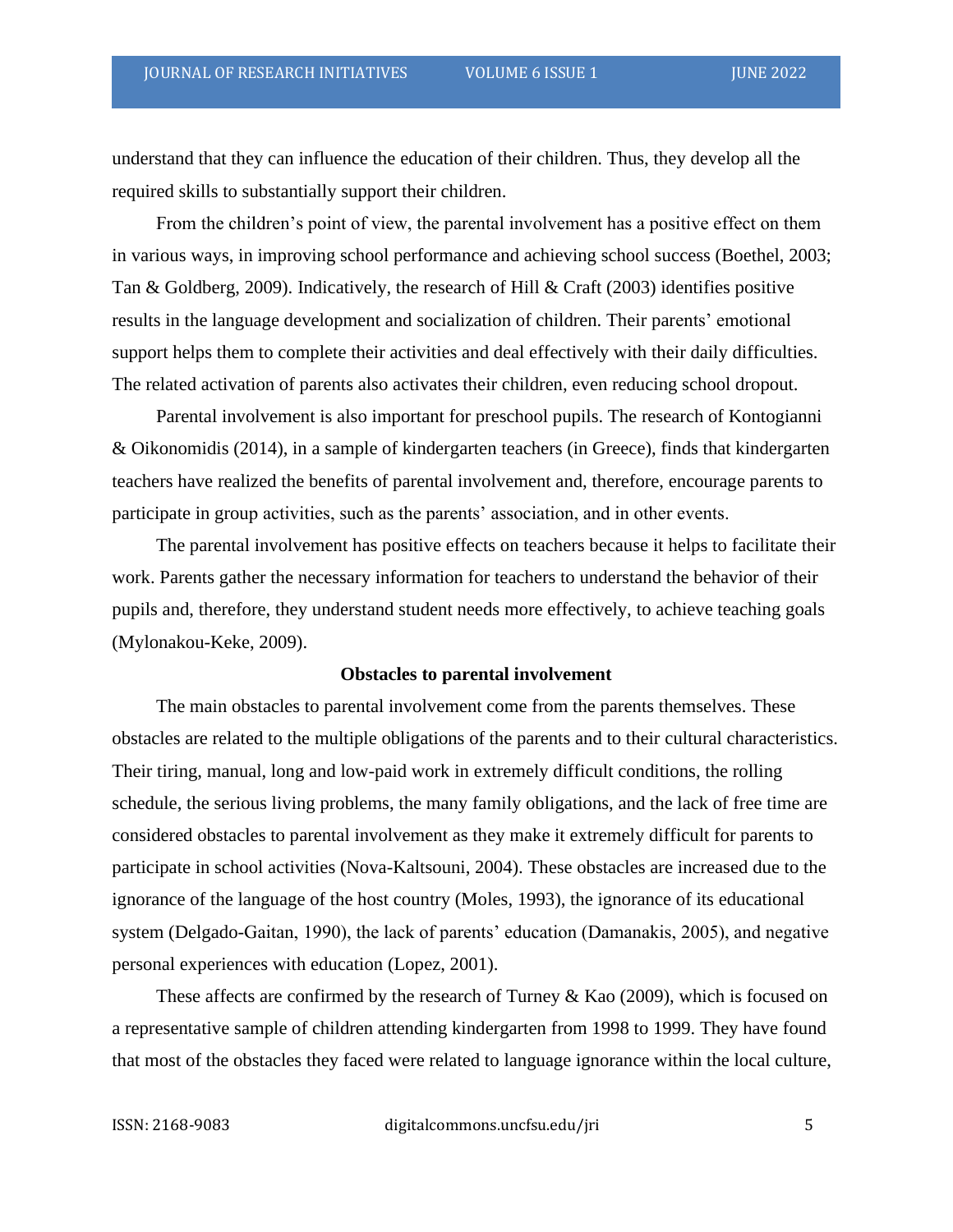and to the lack of intercultural awareness in school. They have also found a variety of barriers related to cultural differences. Typically, this research has pointed out that parents from Asia face more obstacles than other groups, because teachers are highly valued, respected and considered less accessible. The same research emphasizes that parental involvement is more common when children are young. This research concludes that in order for children to greatly benefit, it is necessary to take appropriate measures, so that minority parents feel welcome in school and cope with the problem of language (Turney & Kao, 2009).

The research of Bonia et al. (2008) identifies obstacles on the part of teachers, in a sample of 1,121 teachers from many cities in Greece, having the research topic of the parents' perceptions of parental involvement and their attitude towards it. This research concludes that the attitude of teachers towards parental involvement was quite positive. Obstacles are related to the lack of training of teachers in matters of cooperation with parents and the lack of time on behalf of teachers. It emphatically argues for the informal, non-institutionalized form of cooperation, which exists in parallel with the institutionally guaranteed parent-teacher communication and correlates it with the cultural capital of the participants. Finally, the role of teachers is highlighted in the research of Mylonakou-Keke (2017). Its innovation is that it correlates the obstacles of parental involvement with the years of service of teachers. This is because, due to many years of service, these teachers have reduced endurance and are not willing to be involved in either a crisis management or a difficult negative situation. After many years of service, they do not tolerate being challenged; they have not been trained in family-school cooperation to deal with such negative situations, when working with a foreign family.

#### **Conclusions**

Concluding the critical assessment herein, it is realized that whenever parents are involved in their children's education, there are usually positive results in school performance, especially when the pupils belong to linguistic or cultural minorities. The parents contribute to the positive adaptation of their children to the school environment, and to the continuous cultivation of their skills. From the above, the need arises to address the obstacles that are related to both parents and teachers. An effective way is the relevant training of teachers (Brouzos, 2002), whose role is crucial to gain the required intercultural readiness for collaborating well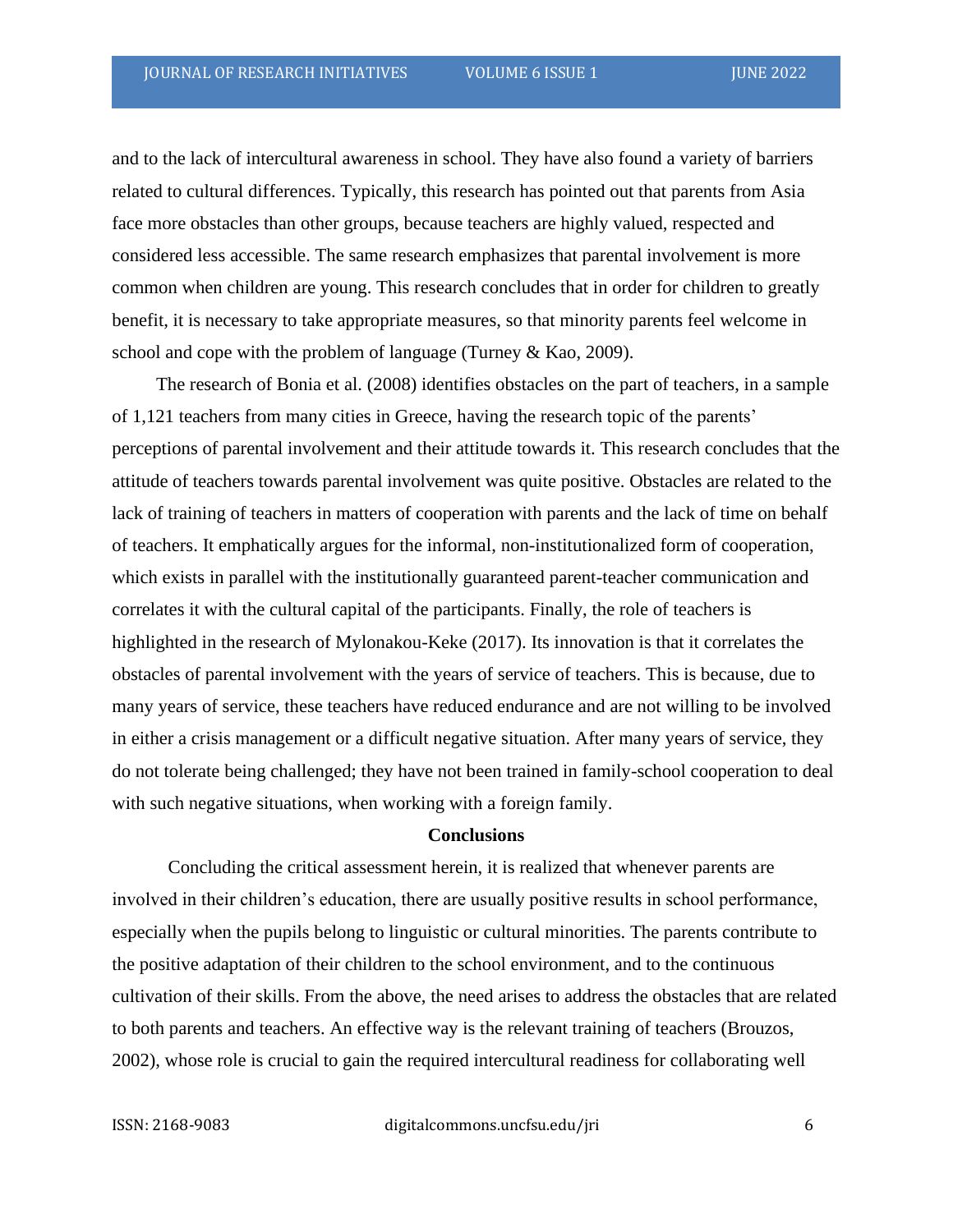with the parents of their pupils (Papachristos, 2010).

## **References**

- Baker, D. P., & Stevenson, D.L. (1986). Mothers' Strategies for Children's School Achievement: Managing the Transition to High School. Sociology of Education, 59(3), 156-166. URL: http://www.jstor.org/stable/2112340.
- Boethel, M. (2003). Diversity: School, Family, & Community Connections. Austin, TX: Southwest Educational Development Laboratory.
- Bonia, A., Brouzos, A., & Kossyvaki, F. (2008). Perceptions and attitudes of Primary Education teachers about the factors that obstruct the parental involvement in school. Scientific Yearbook of the Psychological Society of Northern Greece, 6, 69-96 (in Greek).
- Brouzos, A. (2002). The school-family cooperation: Problems and possibilities for its development. Scientific Yearbook of the Pedagogical Department of Primary Education of the University of Ioannina, 15, 97-135 (in Greek).
- Chatzidaki, A. (2007). The Involvement of Albanian Immigrants in the Education of Their Children: An Experiential Research. In C. Gkovaris, E. Theodoropoulou & A. Kontakos (eds.), The Pedagogical Challenge of Multiculturalism: issues of theory and practice of Intercultural Pedagogy (pp. 133-152). Athens: Atrapos (in Greek).
- Chen, G. M., & Starosta, W. J. (2000). The development and validation of the intercultural communication sensitivity scale. Human Communication, 3, 1-15.
- Damanakis, M. (2005). The education of returnee and foreign students in Greece, intercultural approach. Athens: Gutenberg (in Greek).
- Delgado-Gaitan, C. (1990). Literacy for empowerment: The role of parents in children's education. New York, NY: Falmer Press.
- Foulidi, X., & Papakitsos, E.C. (2022). Refugee families in West Attica: Cultural characteristics, parental involvement and gender during the COVID-19 pandemic. Kindle Direct Publishing.
- Golby, M. (1993). Parents as school governors. In P. Munn (ed.), Parents and schools: Customers, managers, or partners? (pp. 65-86). London: Routledge.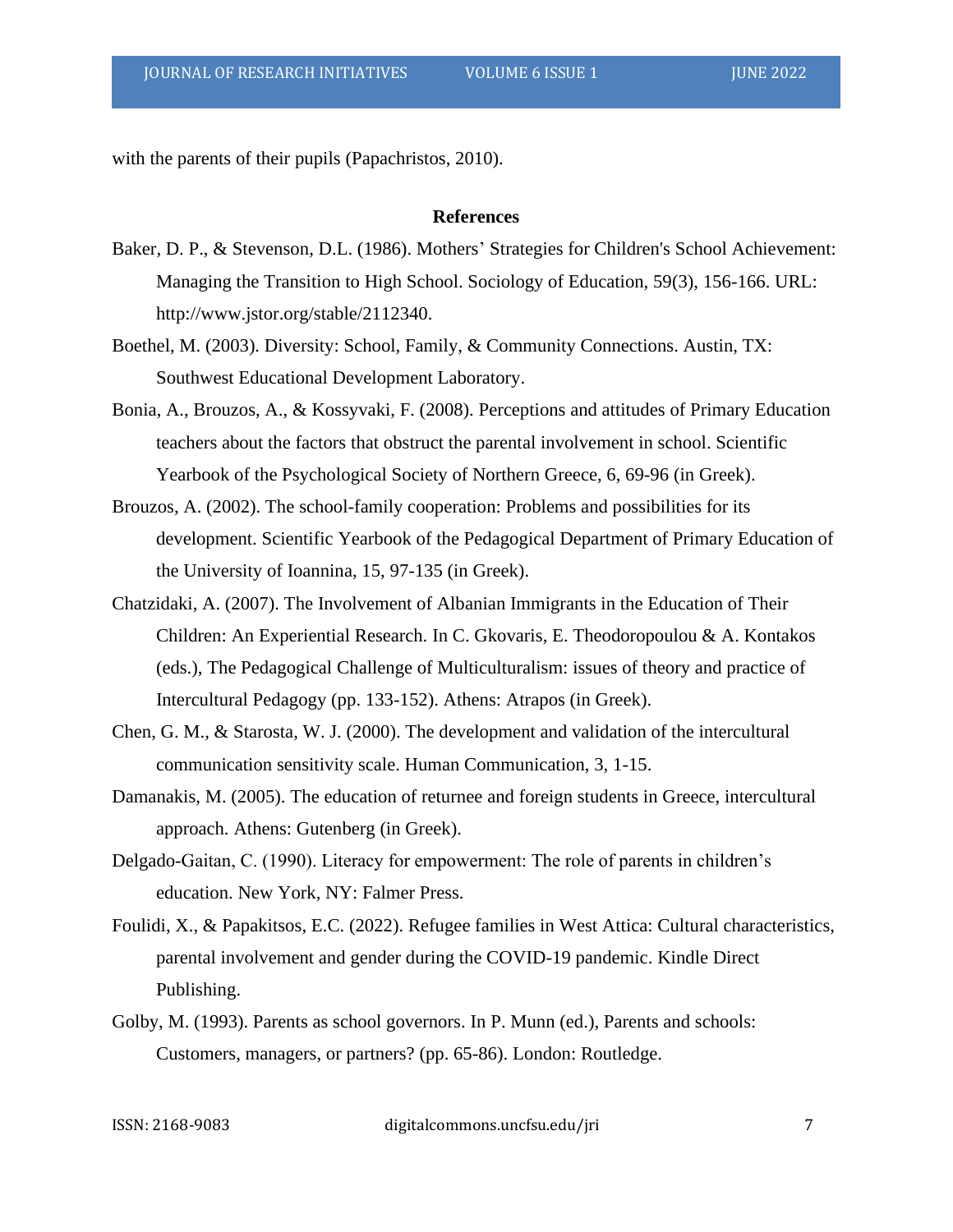Gouvias, D., & Foulidi, X. (2019). Days of intercultural exchanges: an effective way to empower students and their parents with different linguistic and cultural backgrounds. In T. Aravositas, V. Kourti-Kazouli, E. Skourtou & P. Trifonas (eds.), Issues of language, otherness, and education (pp. 231-243). Athens: Gutenberg (in Greek).

- Hill, N.E., & Craft, S.A. (2003). Parent–School Involvement and School Performance: Mediated Pathways Among Socioeconomically Comparable African American and Euro-American Families. Journal of Educational Psychology, 95(1), 74-83. DOI: 10.1037/0022- 0663.95.1.74
- Karafoti, M. (2014). Multiculturalism and parental involvement in school. Available at: https://www.flust.gr/ (retrieved on 10/3/2014, in Greek).
- Kontogianni, D., & Oikonomidis, V. (2014). The parental involvement of foreigners as viewed by kindergarten teachers. Research in Education, 2, 117-124 (in Greek).
- Larocque, M., Kleiman, I., & Darling, S.M. (2011). Parental involvement: the missing link in school achievement. Preventing School Failure, 55(3), 115–122.
- López, G. (2001). The value of hard work: Lessons on parent involvement from an immigrant household. Harvard Education Review, 71(3), 416-437.
- Mylonakou-Keke, I. (2009). Collaboration between school, family and community: theoretical approaches and practical applications. Athens: Papazisi (in Greek).
- Mylonakou-Keke, I. (2017). School, family and community relations with a socio-pedagogical orientation: starting the research by the teachers. Educational Sciences, 2017(2), 84-113 (in Greek).
- Nikolaou, G. (2006). Intercultural communication in the classroom. Scientific Yearbook of the Pedagogical Department of Primary Education of the University of Ioannina, 19, 73-88 (in Greek).
- Nova-Kaltsouni, C. (2004). Family-school collaboration: Possibilities and limitations. Education Sciences, 4, 21-33 (in Greek).
- Papachristos, K. (2010). Continuing intercultural Education: The pedagogical and didactic readiness of the Teacher in the Modern Greek school. Doctoral thesis, National & Kapodistrian University of Athens (in Greek).